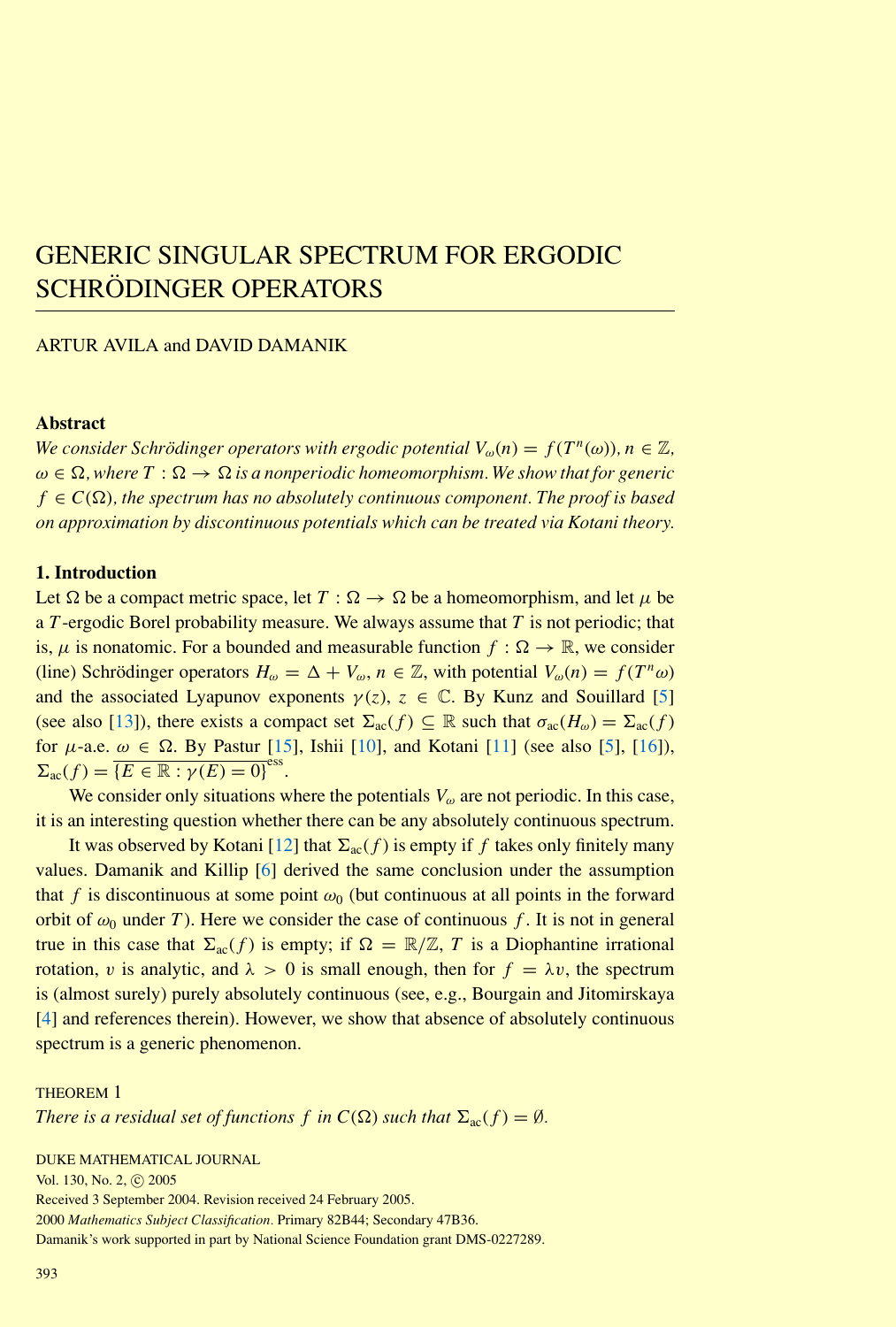# <span id="page-1-1"></span>*Remark 1.1*

A subset of a complete metric space (or, more generally, a Baire space) is called residual or (Baire) generic if it contains a countable intersection of dense open sets. By Baire's theorem, such a set is dense.

### *Remark 1.2*

It is well known (see [\[3\]](#page-6-1) for a more general result) that for generic potentials, the Lyapunov exponent vanishes generically in the spectrum. Frequently (e.g., if *T* :  $\Omega \rightarrow \Omega$  has a periodic point in the support of  $\mu$ ), the spectrum contains intervals in a persistent way and hence has positive Lebesgue measure. This is not incompatible with our result since the Lyapunov exponent can be discontinuous.

<span id="page-1-0"></span>The method used in the proof of Theorem [1](#page-0-0) can be applied to certain one-parameter families of potentials. This has the following consequence.

### THEOREM 2

*There is a residual set of functions f in*  $C(\Omega)$  *such that*  $\Sigma_{\rm ac}(\lambda f) = \emptyset$  *for almost every*  $\lambda > 0$ .

This is particularly striking in the case of quasi-periodic systems. In this context, one often expects absolutely continuous spectrum for small coupling, and as we mentioned before, this has been established under strong regularity assumptions on the potential (see Bourgain and Jitomirskaya's result [\[4\]](#page-6-2)). It was not clear whether the assumption on the regularity was an artifact of the known methods. Our result shows that some regularity is indeed necessary; it is not enough to assume only continuity of the potential.

It is an interesting open problem to determine the weakest possible regularity assumption on *f* under which a Bourgain-Jitomirskaya-type result holds. In this context, we note that Theorems [1](#page-0-0) and [2](#page-1-0) fail in the sufficiently differentiable case. For instance, it follows from Kolmogorov-Arnold-Moser (KAM) arguments that if *T* is a Diophantine irrational rotation of  $\Omega = \mathbb{R}^d / \mathbb{Z}^d$ , then there exist  $r < \infty$  and  $\varepsilon > 0$ such that if *f* is  $C^r$  and  $||f||_{C^r} < \varepsilon$ , then  $\Sigma_{ac}(f)$  is nonempty.<sup>\*</sup>

# **2. A semicontinuity result**

We need some basic facts about Lyapunov exponents and *m*-functions (see [\[16\]](#page-7-8)). The Lyapunov exponent is defined by

$$
\gamma_f(E) = \lim_{n \to \infty} \frac{1}{n} \int_{\Omega} \ln \|S_{f,E}^n(\omega)\| d\mu(\omega),
$$

<sup>\*</sup> In the case where  $\Omega = \mathbb{R}/\mathbb{Z}$ , *T* the golden-mean rotation, a direct use of the Arnold-Moser theorem as stated in [\[9,](#page-7-9) Theorem B.2.2], gives  $r = 4 + \epsilon$  for every  $\epsilon > 0$ , but this is probably not optimal for our problem.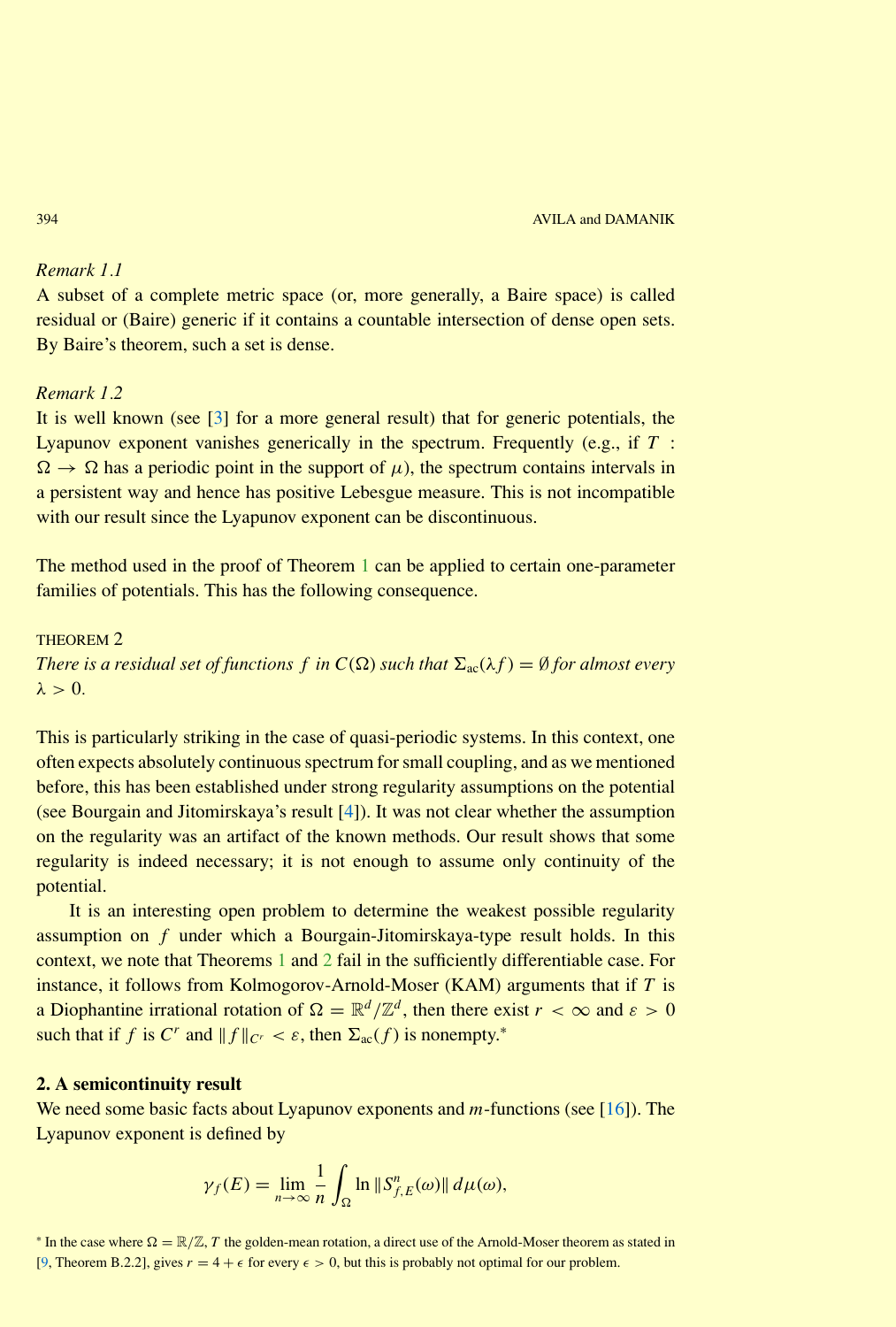GENERIC SINGULAR SPECTRUM **395** (SENERIC SINGULAR SPECTRUM 395)

where

$$
S_{f,E}^n(\omega) = S_{f,E}(T^{n-1}(\omega)) \cdots S_{f,E}(\omega)
$$

and

$$
S_{f,E}(\omega) = \begin{pmatrix} E - f(\omega) & -1 \\ 1 & 0 \end{pmatrix} \in SL(2, \mathbb{C}).
$$

We have that  $E \mapsto \gamma_f$  is a nonnegative real-symmetric subharmonic function. If  $E \in \mathbb{H} = \{z \in \mathbb{C} : \Im z > 0\}$ , we have the formula

$$
\gamma_f(E) = \int_{\Omega} -\Re \ln m_{\omega, f}(E) \, d\mu(\omega),
$$

where  $m_{\omega, f} : \mathbb{H} \to \mathbb{H}$  is a holomorphic function called the *m*-function which is given almost everywhere by

$$
m_{\omega,f}(E) = \lim_{n \to \infty} S_{f,E}^n(T^{-n}(\omega)) \cdot i.
$$

(Here we consider the usual action of  $SL(2, \mathbb{C})$  by Möbius transformations, i.e.,  $\int_{c}^{a} \frac{b}{d}$  $\int_{c}^{a} \int_{d}^{b} (cz + b)/(cz + d).$ 

Define  $M(f) = |\{E \in \mathbb{R} : \gamma_f(E) = 0\}|$ , where  $|\cdot|$  denotes Lebesgue measure. As a consequence of the results of Ishii, Kotani, and Pastur, we have  $\Sigma_{ac}(f) = \emptyset$  if and only if  $M(f) = 0$ .

LEMMA 1 *For every*  $r > 0$ ,  $\Lambda > 0$ , the maps

<span id="page-2-0"></span>
$$
\left(L^1(\Omega)\cap B_r(L^{\infty}(\Omega)),\|\cdot\|_1\right)\to\mathbb{R},\qquad f\mapsto M(f),\tag{1}
$$

<span id="page-2-1"></span>*and*

$$
\left(L^1(\Omega)\cap B_r(L^{\infty}(\Omega)),\|\cdot\|_1\right)\to\mathbb{R},\qquad f\mapsto\int_0^{\Lambda}M(\lambda f)\,d\lambda,\tag{2}
$$

*are upper semicontinuous.*

### *Proof*

It is enough to show that  $(1)$  is upper semicontinuous since this implies that  $(2)$  is also upper semicontinuous by Fatou's lemma.

We have to show that if  $(f_n)_{n \in \mathbb{Z}_+}$ , *f* are uniformly bounded in  $L^\infty$  and  $f_n \to f$ in  $L^1$ , then  $\limsup M(f_n) \leq M(f)$ .

Assume otherwise. Then (by passing to a suitable subsequence) there are a constant  $C < \infty$  and a sequence  $(f_n)$  such that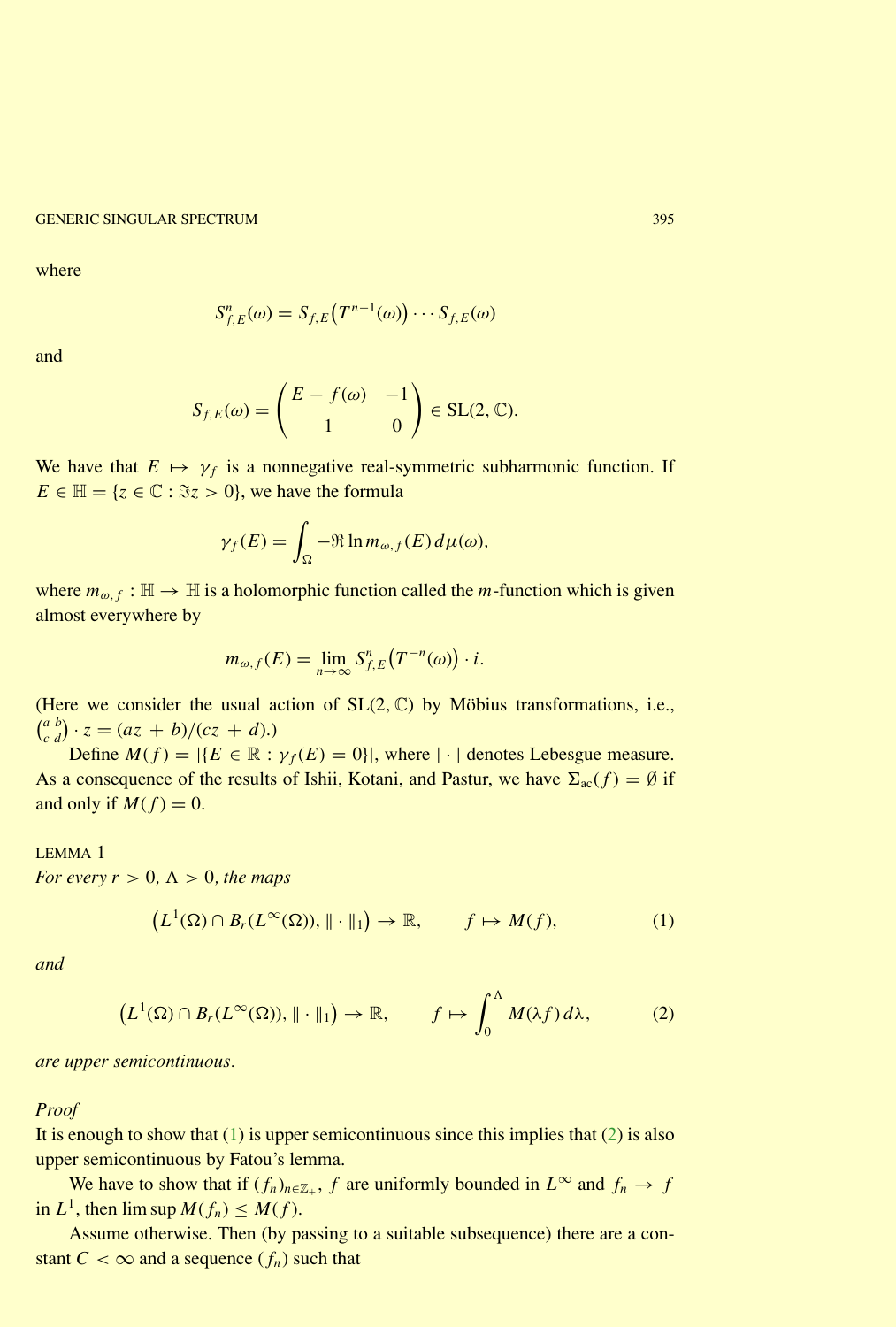<span id="page-3-1"></span>(i)  $f_n \to f$  in  $L^1$  and pointwise,

- (ii)  $||f_n||_{\infty} \leq C, ||f||_{\infty} \leq C,$
- (iii)  $\liminf M(f_n) \geq M(f) + \varepsilon$  for some  $\varepsilon > 0$ .

By (i), we have pointwise convergence of the *m*-functions  $m_{\omega, f_n}$  in  $\mathbb{H}$  for almost every *ω*. Thus, by dominated convergence and (ii), the associated Lyapunov exponents  $\gamma_{f_n}(E)$  converge pointwise in  $\mathbb H$  to  $\gamma_f(E)$ .

<span id="page-3-0"></span>By (ii), all Lyapunov exponents are positive outside the interval  $I = [-2 C$ ,  $2 + C$ ]. Thus, we can limit our attention to this interval. Consider the region *U* in  $H$ , bounded by the equilateral triangle *T* with sides *I*, *J*, *K*. Consider a conformal mapping  $\Phi$  from the unit disk  $\mathbb D$  to *U*. By the Schwarz-Christoffel formula (see, e.g., [\[8\]](#page-7-10)),

$$
\Phi'(z) = \text{const} \cdot \prod_{j=1}^{3} \left(1 - \frac{z}{z_j}\right)^{-2/3},\tag{3}
$$

where  $z_1$ ,  $z_2$ ,  $z_3$  are the inverse images under  $\Phi$  of the vertices of *T*.

The functions  $\gamma_{f_n} \circ \Phi$  are harmonic and bounded in  $\mathbb{D}$ . This yields

$$
\gamma_{f_n}(\Phi(0)) = \frac{1}{2\pi} \int_0^{2\pi} \gamma_{f_n}(\Phi(e^{i\theta})) d\theta,
$$

and similarly for  $\gamma_f$ . Since  $\gamma_{f_n}(\Phi(0)) \to \gamma_f(\Phi(0))$  as  $n \to \infty$ , we infer

$$
\frac{1}{2\pi} \int_0^{2\pi} \left[ \gamma_{f_n}(\Phi(e^{i\theta})) - \gamma_f(\Phi(e^{i\theta})) \right] d\theta \to 0.
$$

By dominated convergence, the integrals along *J* and *K* go to zero individually. Therefore,

$$
\int_I [\gamma_{f_n}(E) - \gamma_f(E)] g(E) dE \to 0,
$$

where  $g(E) = [\Phi'(\Phi^{-1}(E))]^{-1}$ . It follows from [\(3\)](#page-3-0) that *g* vanishes at the endpoints of *I* and is continuous and nonvanishing inside *I* .

By upper semicontinuity of the Lyapunov exponent and dominated convergence,

$$
\int_I \max \left\{ \gamma_{f_n}(E) - \gamma_f(E), 0 \right\} g(E) dE \to 0,
$$

and hence

$$
\int_I \min \left\{ \gamma_{f_n}(E) - \gamma_f(E), 0 \right\} g(E) dE \to 0.
$$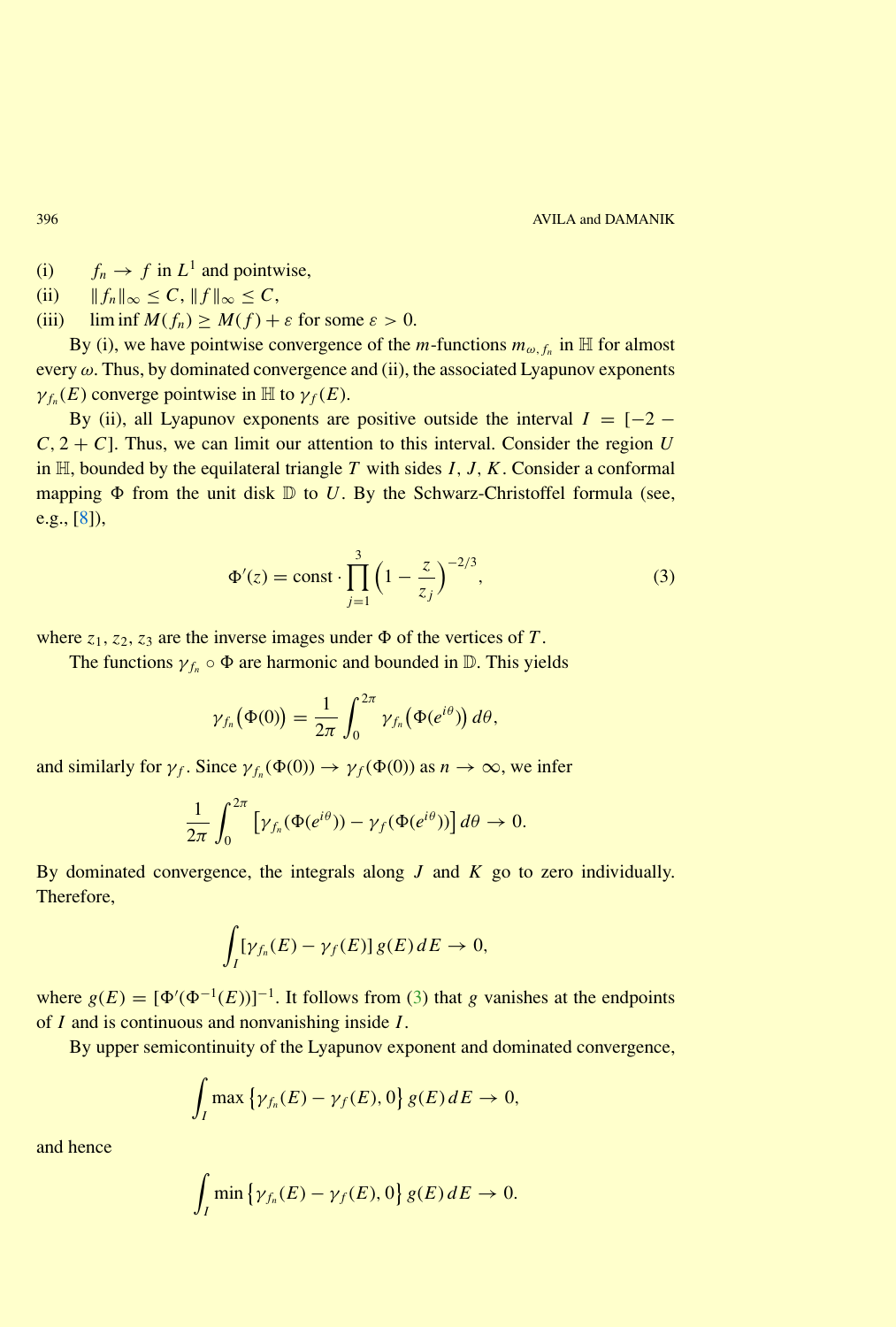<span id="page-4-1"></span>GENERIC SINGULAR SPECTRUM **397** 

Consequently, since  $\gamma_f$  *I* is bounded and  $\gamma_{f_n}$  *I* is nonnegative,

$$
\int_I \min \left\{ \gamma_{f_n}(E) - \gamma_f(E), 0 \right\} dE \to 0.
$$

Choose  $\delta > 0$  such that the set  $X = \{E \in I : \gamma_f(E) < \delta\}$  has measure bounded by *M*(*f* ) + *ε/*4 with *ε* from (iii). Then

$$
\int_{I\setminus X} \min\left\{\gamma_{f_n}(E)-\gamma_f(E),0\right\}dE\to 0.
$$

This shows that for  $n \ge n_0$ , there exists a set  $Y_n$  of measure bounded by  $\varepsilon/4$  such that  $\gamma_{f_n}(E) \geq \delta/2$  for every  $E \in I \setminus (X \cup Y_n)$ . Consequently, lim sup  $M(f_n) \leq M(f) + \varepsilon/2$ , which contradicts (iii).  $\Box$ 

#### **3. Approximation by discontinuous potentials**

#### LEMMA 2

*There exists a dense subset*  $\mathscr{L}$  *of*  $L^{\infty}(\Omega)$  *such that if*  $s \in Z$ *, then* (1)  $s(\omega), \omega \in \Omega$ , takes finitely many values; (2)  $s(T^n(\omega))$ ,  $n \in \mathbb{Z}$ , *is not periodic for almost every*  $\omega \in \Omega$ .

#### *Proof*

Let  $W_k$  be the closed subspace of functions  $s$  taking at most  $k$  values. Obviously,  $W = \bigcup_{k \geq 2} W_k$  is dense in  $L^{\infty}(\Omega)$ . So we only have to show that there is a dense subset  $S_k \subset W_k$  of functions satisfying the second property. Given  $s \in W$ ,  $\omega \in \Omega$ , let  $\phi(s, \omega) \in \mathbb{Z}_+ \cup \{\infty\}$  be the period of  $s(T^n(\omega))$ ,  $n \in \mathbb{Z}$ . Then  $\phi(s, \omega)$  is a constant  $\Phi(s)$  almost everywhere. Let  $W_{k,n} = \{s \in W_k : \Phi(s) \leq n\}$ . It is easy to see that  $W_{k,n}$ is a closed subset of  $W_k$  and  $W_k \neq W_{k,n}$ . Thus,  $W_k \setminus \bigcup_{n \in \mathbb{Z}_+} W_{k,n}$  is dense in  $W_k$ .

<span id="page-4-0"></span>LEMMA 3

*For*  $f \in C(\Omega)$ ,  $\varepsilon > 0$ ,  $\delta > 0$ ,  $\Lambda > 0$ , there exists  $\tilde{f} \in C(\Omega)$  such that  $||f - \tilde{f}||_{\infty} < \varepsilon$ ,  $M(\tilde{f}) < \delta$ , and  $\int_0^{\Lambda} M(\lambda \tilde{f}) d\lambda < \delta$ .

#### *Proof*

Let *L* be as in Lemma [2,](#page-1-0) and choose  $s \text{ ∈ } \mathcal{X}$  such that  $||f - s||_{\infty} < \varepsilon/2$ . By the Kotani result [\[12\]](#page-7-11), we have  $M(\lambda s) = 0$  for every  $\lambda > 0$ . Next we choose continuous functions  $f_n$ , for which we have  $||s - f_n||_{\infty} < \varepsilon/2$  for all *n* and  $||s - f_n||_1 \to 0$ as  $n \to \infty$ . For instance, take  $f_n(\omega) = \int_{\Omega} C_n(\omega)^{-1} c_n(\omega, \omega') s(\omega') d\nu(\omega')$ , where *ν* is a probability measure with supp  $\nu = \Omega$ ,  $C_n(\omega) = \int_{\Omega} c_n(\omega, \omega') d\nu(\omega')$ ,  $c_n(\omega, \omega') = \max\{(n + n_0)^{-1} - \text{dist}(\omega, \omega'), 0\}$  $c_n(\omega, \omega') = \max\{(n + n_0)^{-1} - \text{dist}(\omega, \omega'), 0\}$  $c_n(\omega, \omega') = \max\{(n + n_0)^{-1} - \text{dist}(\omega, \omega'), 0\}$ , and  $n_0$  sufficiently large. Lemma 1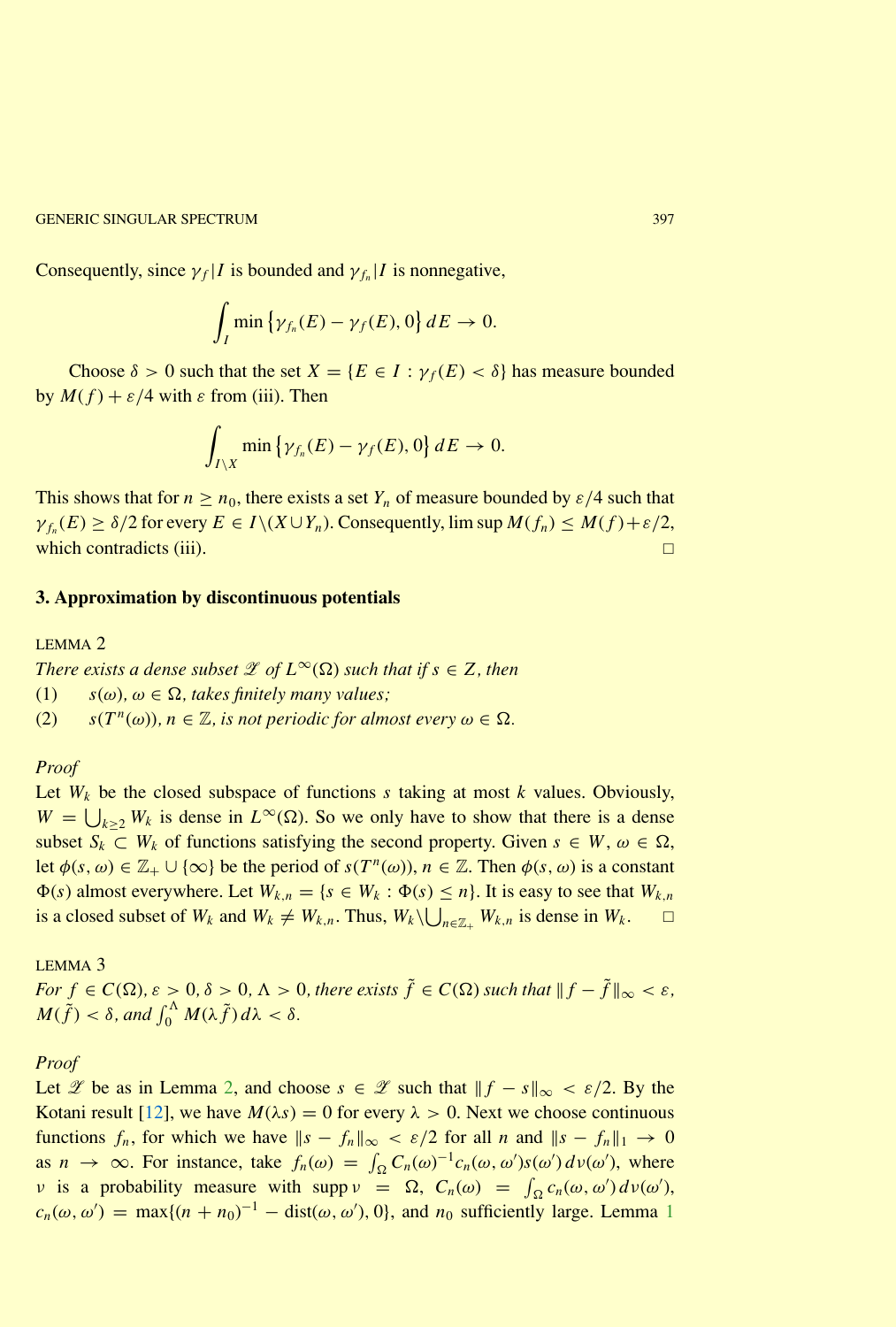implies  $M(f_n)$ ,  $\int_0^{\Lambda} M(\lambda f_n) d\lambda \to 0$  as  $n \to \infty$ . Thus, choosing *n* large enough so that  $M(f_n)$ ,  $\int_0^{\Lambda} M(\lambda f_n) d\lambda < \delta$ , we complete the proof.

*Proof of Theorem [1](#page-0-0)* For  $\delta > 0$ , we define

$$
M_{\delta} = \{ f \in C(\Omega) : M(f) < \delta \}.
$$

By Lemma [1,](#page-0-0)  $M_\delta$  is open, and by Lemma [3,](#page-4-0)  $M_\delta$  is dense. It follows that

$$
\left\{f \in C(\Omega) : \Sigma_{\text{ac}}(f) = \emptyset\right\} = \left\{f \in C(\Omega) : M(f) = 0\right\} = \bigcap_{\delta > 0} M_{\delta}
$$

is residual.  $\Box$ 

*Proof of Theorem [2](#page-1-0)* For  $\Lambda$ ,  $\delta > 0$ , we define

$$
M_{\delta}(\Lambda) = \Big\{ f \in C(\Omega) : \int_0^{\Lambda} M(\lambda f) d\lambda < \delta \Big\}.
$$

By Lemma [1,](#page-0-0)  $M_\delta(\Lambda)$  is open, and by Lemma [3,](#page-4-0)  $M_\delta(\Lambda)$  is dense. Thus,

$$
\bigcap_{\Lambda,\delta>0}M_{\delta}(\Lambda)
$$

is residual. It follows that for Baire generic  $f \in C(\Omega)$ , we have  $\Sigma_{ac}(\lambda f) = \emptyset$  for almost every  $\lambda > 0$ .

# **4. Concluding remarks**

*Remark 4.1*

It is possible to improve Lemma [1](#page-0-0) to show that  $M(f)$  is an upper semicontinuous function of  $f \in L^1(\Omega)$ . The additional point is that, given  $f \in L^1(\Omega)$  and  $\varepsilon > 0$ , we can choose a bounded interval  $I \subset \mathbb{R}$  such that for every  $\tilde{f} \in L^1(\Omega)$  close to f, we have  $|\{E \in \mathbb{R} \setminus I : \gamma_{\tilde{f}}(E) = 0\}| < \varepsilon$ . To see this, first one shows that the integrated density of states  $N_f(E) \in L^{\infty}(\mathbb{R})$  is a continuous function of  $f \in L^1(\Omega)$ , and then one uses [\[7\]](#page-7-12) to bound the size of the absolutely continuous spectrum near infinity.

#### *Remark 4.2*

By the Wonderland theorem [\[17,](#page-7-13) p. 137] (see also [\[14\]](#page-7-14)), the set of *f* 's leading to purely singular spectrum is a  $G_{\delta}$ -set in all metric topologies that imply strong resolvent convergence of the associated operators. This permits one to deduce generic singular

<span id="page-5-0"></span>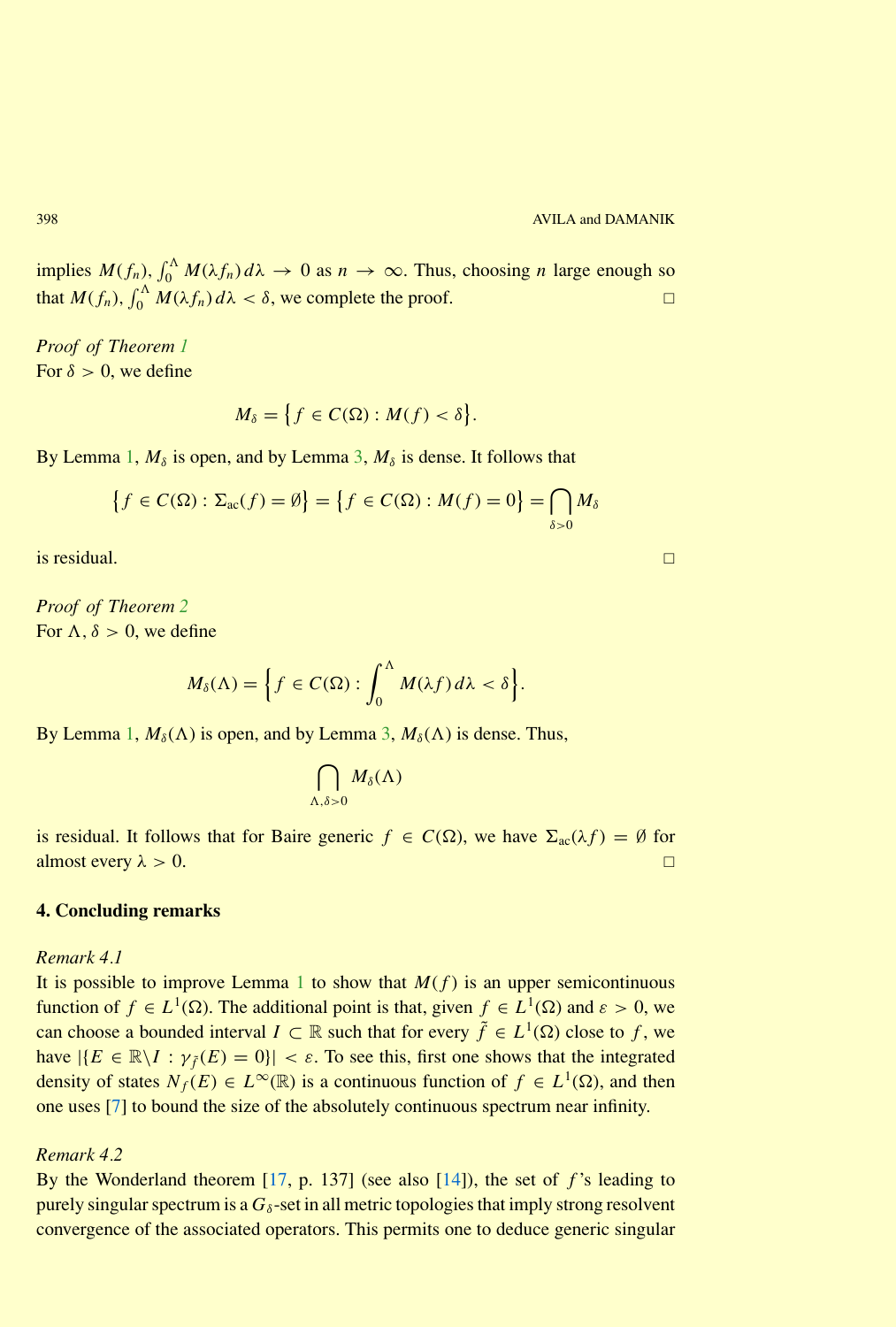#### <span id="page-6-5"></span>**GENERIC SINGULAR SPECTRUM** 399

spectrum if one can exhibit a dense set with this property. With the Kotani result (combined with Lemma [2\)](#page-1-0) as input, this gives only a generic set in  $L^{\infty}(\Omega)$  and does not imply Theorem [1.](#page-0-0) It is not clear how to prove Theorem [1](#page-0-0) using this strategy, but it would be interesting to find an explicit dense set of continuous functions such that the corresponding operators have empty absolutely continuous spectrum.

# *Remark 4.3*

The result of this article naturally extends to the context of more general SL(2, R)-cocycles. A possible formulation is the following. Given  $A \in C(\Omega)$ ,  $SL(2, \mathbb{R})$ ), one can consider a one-parameter family of cocycles  $(T, R_{\theta}A)$ , where  $R_{\theta} = \begin{pmatrix} \cos \theta & -\sin \theta \\ \sin \theta & \cos \theta \end{pmatrix}$  $\frac{\cos \theta}{\sin \theta} - \frac{\sin \theta}{\cos \theta}$ , and the result is that for generic *A* and for almost every  $\theta \in \mathbb{R}$ , the Lyapunov exponent of  $(T, R_{\theta}A)$  is positive. The key point is that the relevant part of Kotani's theory (which is used in the proof of Lemma [3\)](#page-4-0) can be carried out in this setting (see [\[2\]](#page-6-3) for related results). (To prove the analogue of Lemma [1,](#page-0-0) one can use [\[1\]](#page-6-4) to show that the average Lyapunov exponent of the family  $\theta \mapsto (T, R_{\theta}A)$  depends continuously on *A* in the  $L^1$ -topology.)

Notice that for certain choices of *T* (say, irrational rotations), there are open sets  $U \subset C(\Omega, SL(2, \mathbb{R}))$  such that the Lyapunov exponent of  $(T, R_{\theta}A)$  is zero for generic *A*  $\in$  *U* and for generic  $\theta \in \mathbb{R}$  (see [\[3\]](#page-6-1)). Based on this, some authors have argued that under weak smoothness requirements (such as continuity), positive Lyapunov exponents are rare. Our result shows in a sense that positive Lyapunov exponents tend to prevail in a mixed topological/measure-theoretic category, even when they are topologically rare.

*Acknowledgments.* This work was done while Avila was visiting the California Institute of Technology. We thank Svetlana Jitomirskaya and Barry Simon for stimulating discussions.

# <span id="page-6-4"></span><span id="page-6-0"></span>**References**

| $[1]$ | A. AVILA and J. BOCHI, A formula with some applications to the theory of Lyapunov |
|-------|-----------------------------------------------------------------------------------|
|       | exponents, Israel J. Math. 131 (2002), 125 – 137. MR 1942304 399                  |

- <span id="page-6-3"></span><span id="page-6-1"></span>[2] A. AVILA and R. KRIKORIAN, *Quasiperiodic* SL(2*,* R) *cocycles*, in preparation. [399](#page-6-5)
- [3] J. BOCHI, *Genericity of zero Lyapunov exponents*, Ergodic Theory Dynam. Systems **22** (2002), 1667 – 1696. [MR 1944399](http://www.ams.org/mathscinet-getitem?mr=1944399) [394,](#page-1-1) [399](#page-6-5)
- <span id="page-6-2"></span>[4] J. BOURGAIN and S. JITOMIRSKAYA, *Absolutely continuous spectrum for* 1*D quasiperiodic operators*, Invent. Math. **148** (2002), 453 – 463. [MR 1908056](http://www.ams.org/mathscinet-getitem?mr=1908056) [393,](#page-0-1) [394](#page-1-1)